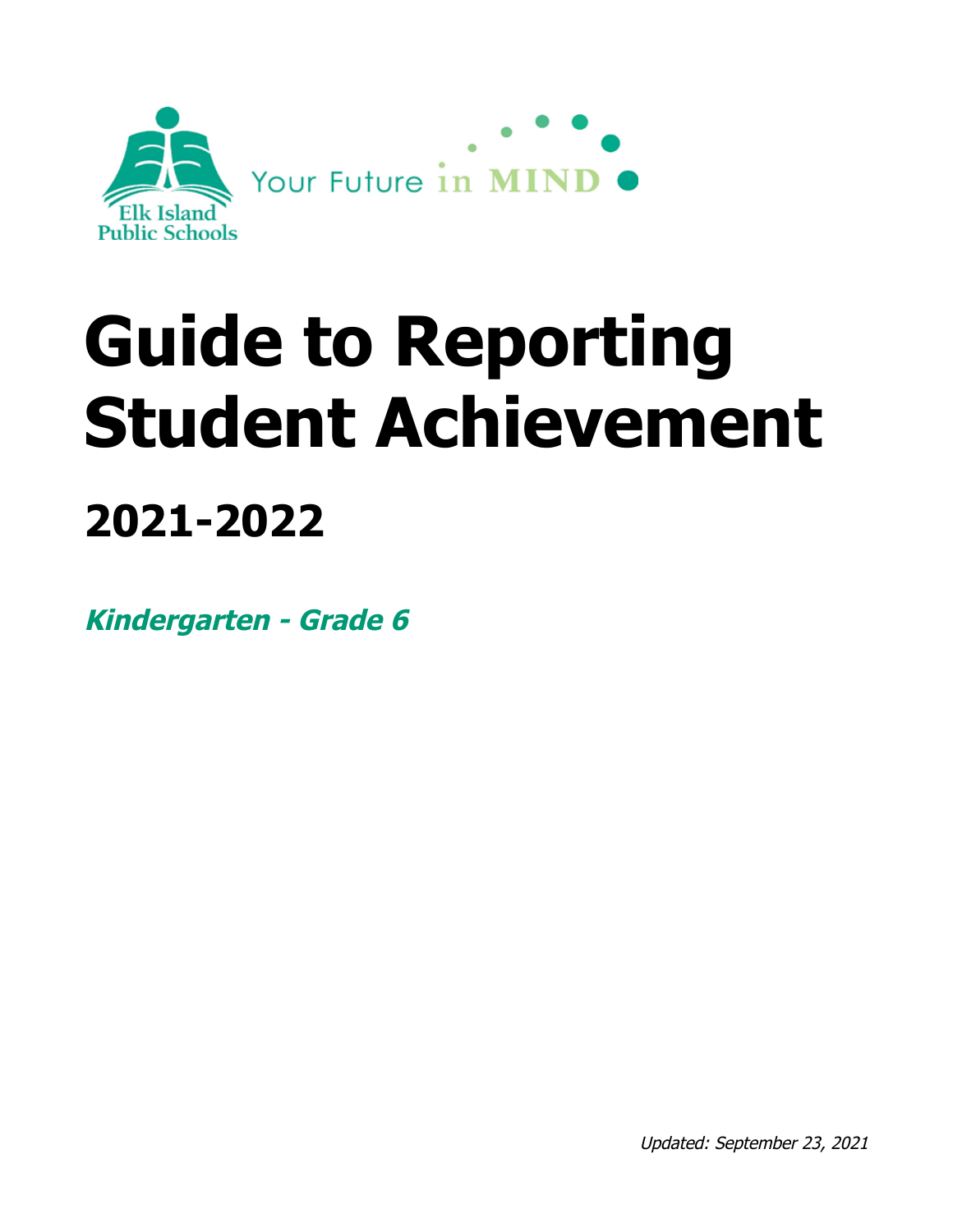We believe every student can learn and experience success. One of the ways we help students learn and succeed is to carefully evaluate their achievement and growth, and to share that information with parents and guardians.

#### **This guide will help parents and guardians understand:**

- assessment;
- the responsibilities of students, staff, and parents and quardians;
- how and when achievement information will be communicated or reported;
- how marks and grades are determined; and
- the steps taken when summative assessments are missing or incomplete.

Parents and guardians are the key influences in a child's life. Understanding how a child is achieving in school and how to support that achievement is integral to success in school. Parents and guardians are encouraged to read this guide and contact our school's administration with any questions or if further information is required.

# **What Is Assessment?**

Assessment is the process of collecting and communicating information about student achievement. In essence, assessment informs students, teachers, and parents about what students have learned and how well they have learned it. Teachers regularly gather information about students' learning through a variety of assessment tools. These tools can include conversations, observations, the submission of student work, and tests or quizzes. Through these feedback opportunities, teachers determine students' areas of strength, and the areas in which students may need more time or practice. All of these opportunities allow teachers to give parents and guardians a clear and accurate picture of student achievement and growth.

# **Supporting Student Achievement and Success**

In alignment with the *[Education](http://www.qp.alberta.ca/documents/Acts/e00p3.pdf) Act*, students, teachers, parents, and guardians all have roles to play in supporting and helping students experience success in school.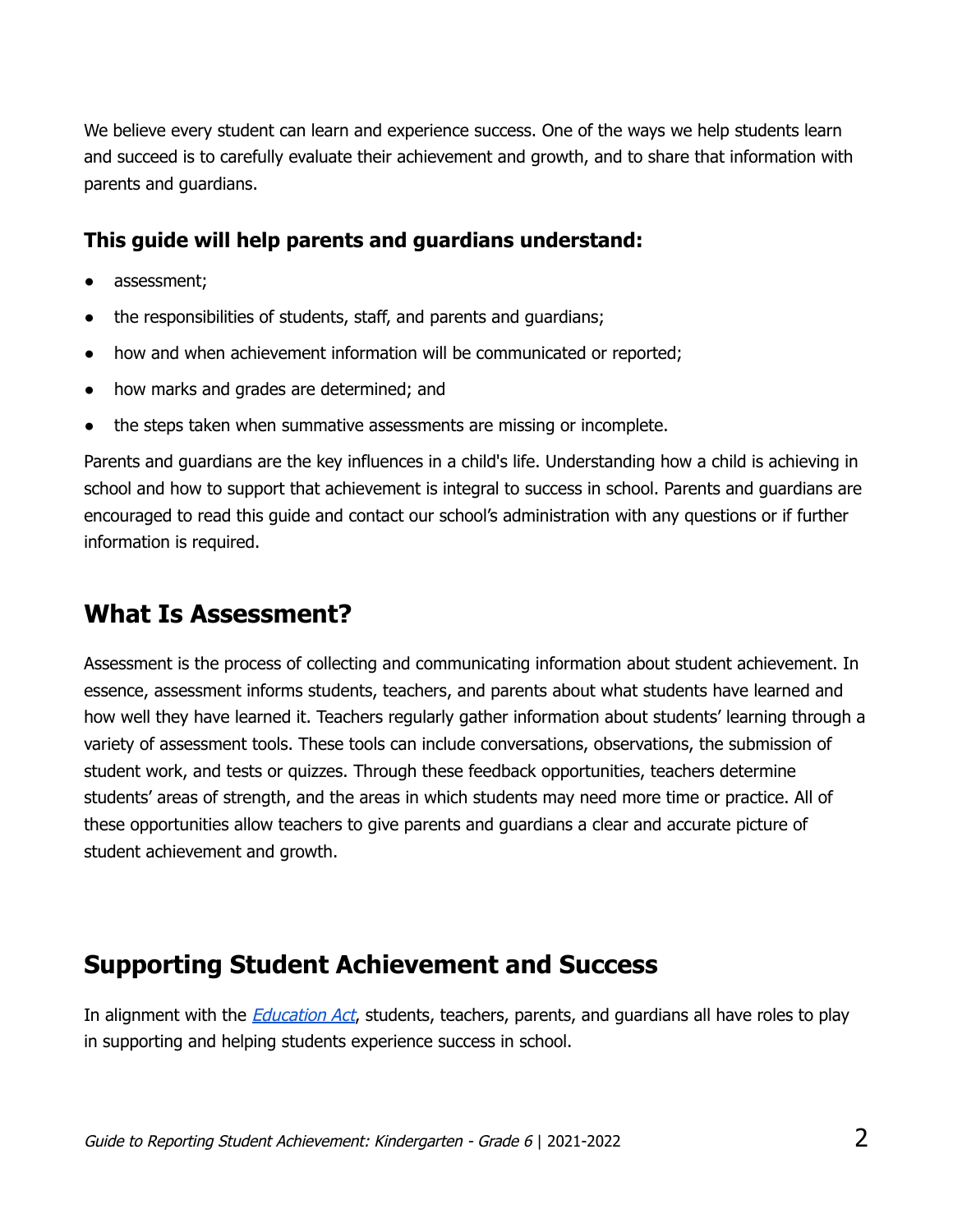#### **Students have a responsibility for their own learning and are expected to:**

- attend school every day and be on time;
- complete assignments, projects, and tasks to the best of their ability;
- participate in activities that celebrate learning;
- consistently demonstrate their learning; and
- take advantage of opportunities to revise or redo assessments to demonstrate their learning.

#### **Teachers will help students succeed by:**

- providing appropriate programming for each student;
- clearly explaining what is expected of each student and how student work will be assessed and reported;
- ensuring students have multiple opportunities and ways to demonstrate their learning;
- giving students the opportunity to redo/complete missed assessments and activities;
- keeping detailed, accurate information describing student successes and challenges;
- providing timely and ongoing communication with parents/guardians, students, and school administration.

#### **Parents and guardians can support a student's learning by:**

- working in partnership with school staff;
- providing time and a place for children to practice and complete assigned work at home;
- ensuring regular school attendance;
- staying informed about school events and keeping in touch with school staff;
- regularly accessing student assessment information via PowerSchool; and
- attending Parent-Teacher-Student conferences/interviews.

# **Instructional Support Plan (ISP)**

Elk Island Public Schools (EIPS) is using the Instructional Support Plan to support programming for students with diverse learning needs. An ISP may be created for students with identified learning needs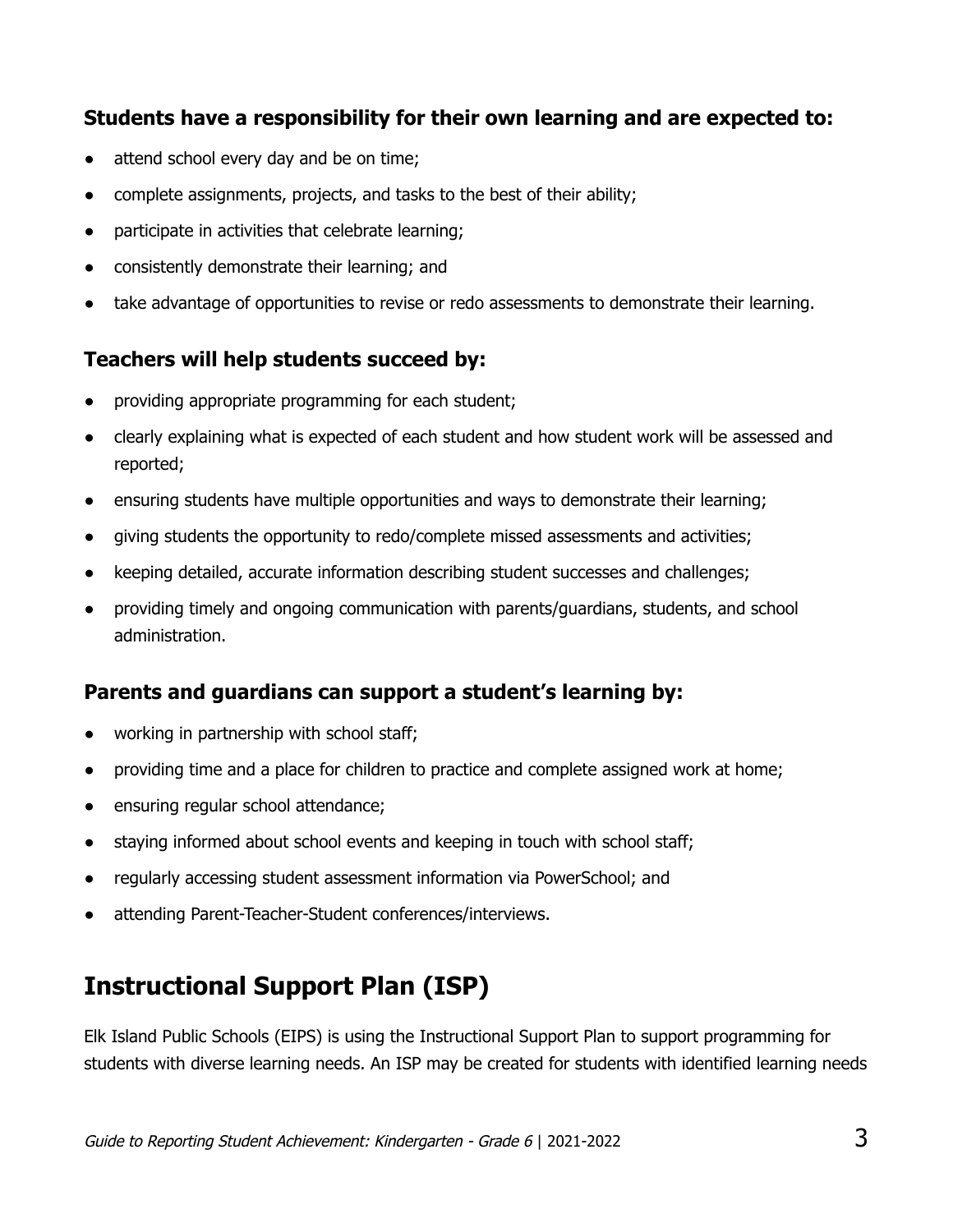in Early Childhood Services (ECS) to grade 12. The ISP process aligns with Alberta Education initiatives and supports the success of each and every student.

Parents and/or guardians of students recommended to have an ISP to support his/her learning during the 2021-22 school year will be contacted by the school in September or early October.

## **Features of EIPS' ISP that help make a student's programming more effective include:**

- ways in which a student likes to learn which allows teachers to focus on a student's strengths and interests.
- class-wide and more student-specific strategies that increase learning opportunities for all students.
- an online format making the creation, updating, and communication of ISPs more efficient with a plan is for the ISP to become available online to parents in the future.
- scheduled meetings with parents during the course of the year during which ISP goals and student progress is shared and discussed.

# **Course Outlines**

Information about the Alberta Curriculum can be accessed from Alberta Education's, My [Child's](https://www.learnalberta.ca/content/mychildslearning/) Learning - A Parent [Resource](https://www.learnalberta.ca/content/mychildslearning/). Further specific details about course content can be provided by the classroom teacher.

Teachers communicate classroom information (assignments, activities, events, etc.) through Brightspace. Teachers will also utilize email to communicate with parents.

[Brightspace](https://eips.brightspace.com/) student log-in

[Brightspace](https://eips.brightspace.com/d2l/local) parent log-in

## **Determining Report Card Grades**

Teachers consider multiple sources of evidence and use professional judgment to determine the report card grade.

#### **Formative Assessments**

Throughout the year, students will be given opportunities to participate in or work on many activities which will help them improve their knowledge and skills. These practice assignments, projects, or other activities demonstrate to teachers the areas in which students need more practice and where students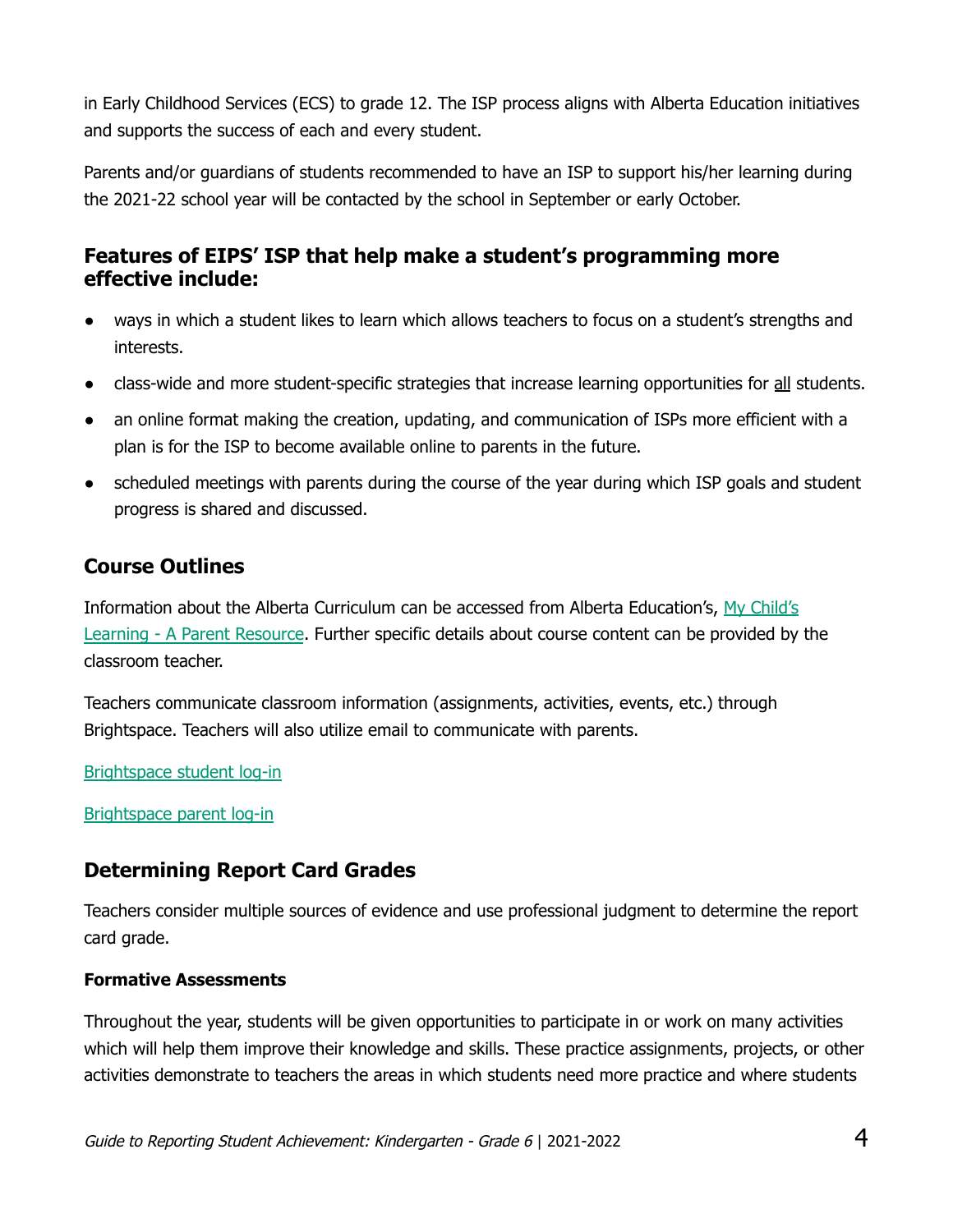can improve. These are called *formative* assessments. Teachers use formative feedback to help quide their instructional plans and to offer students more ways in which they can demonstrate their learning.

#### **Summative Assessments**

Summative assessments provide students with formal chances to "show what they know". Using professional judgment, teachers consider summative assessments, observations, and conversations with students in determining report card grades.

#### **Missing, Incomplete, or Resubmitted Student Work**

As outlined in Administrative Policy 360, principals work with their teachers to ensure:

- A. teachers collect reliable and valid evidence that supports their judgment about students' achievement. Teachers may choose to exclude assessments that are inconsistent with the teacher's professional judgment;
- B. students are offered opportunities to redo and resubmit summative assessments;
- C. communication plans for reporting student achievement and growth to parents/guardians/students are developed and aligned with school-wide assessment and intervention plans;
- D. students have been given multiple opportunities and ways to demonstrate learning;
- E. teachers engage in ongoing, timely communication with parents/guardians/students and the principal regarding missing or incomplete work;
- F. follow up has occurred to determine the reason why a summative assessment (assignment, test, project, etc.) is missing or incomplete, and that opportunities are provided for the student to resubmit and/or fulfill the requirements of the summative assessment (assignment, test, project, etc.);
- G. once the student has been given opportunities to resubmit summative assessments, but does not submit missing or incomplete summative assessments, the student and parents/guardians are informed and the teacher, in consultation the student and student's parents/guardians will determine a plan to hold the student accountable and/or plan for further learning;
- H. the teacher, in consultation with the principal, uses professional judgment to determine the impact of the missing or incomplete assignments on the student's grade;
- I. that provided the preceding have been followed, the teacher may assign the student a mark of zero for that missed summative assessment item (assignment, test, project, etc.).

Please contact your child's teacher for more information about rewrites and redos.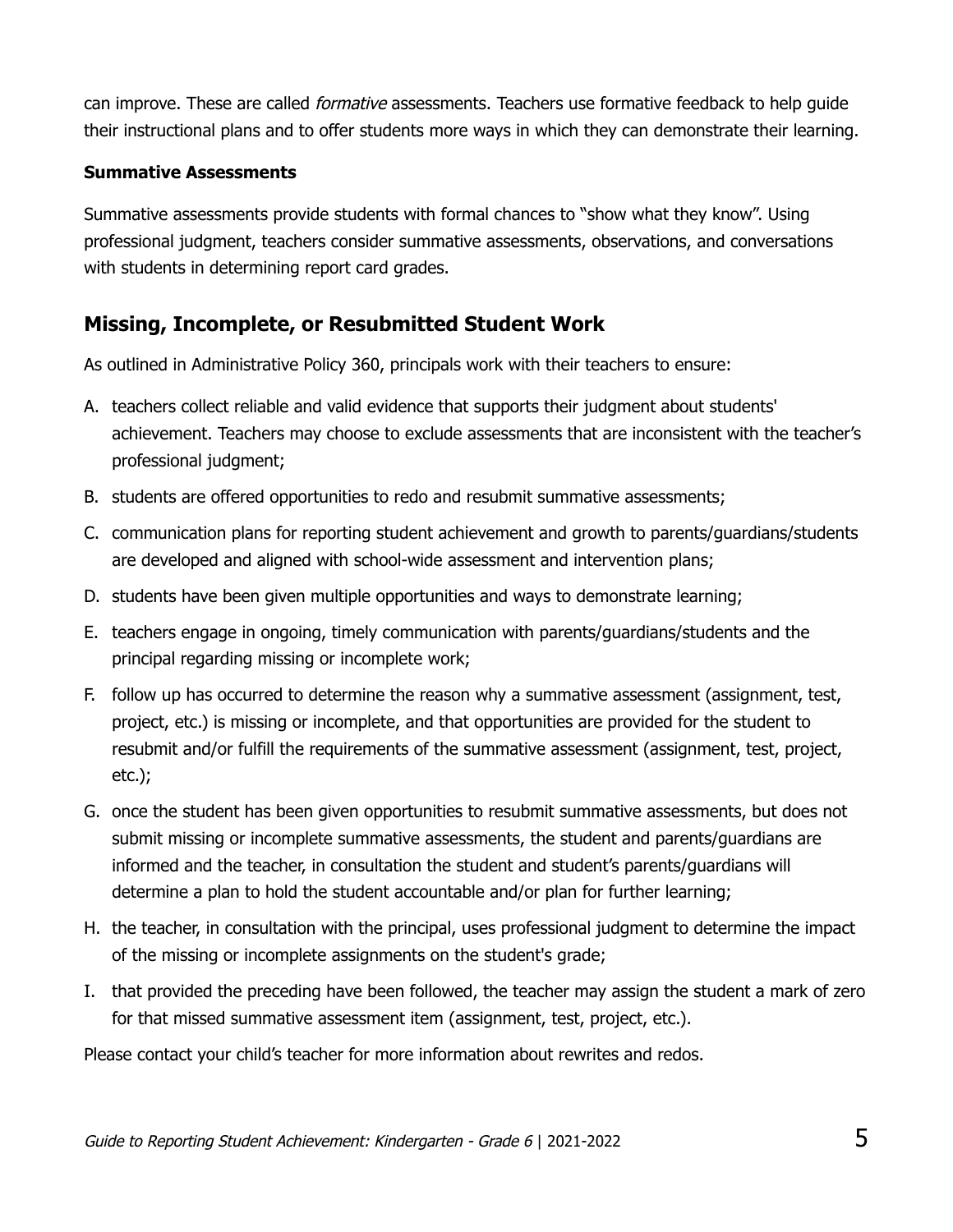#### **Assessment**

#### **Kindergarten**

Teachers collect varied assessment evidence throughout the year by observing children in action, by discussing children's learning with them and by examining children's products. Teachers create records of assessment evidence in a variety of forms, including notes, checklists, rating scales, photos and videos. As well, teachers may retain direct evidence in the form of samples of children's work and digital copies.

Teachers will communicate children's progress to parents throughout the year in a variety of ways. One final report card will be issued at the end of the school year.

#### **Kindergarten to Grade 6: Achievement Scales**

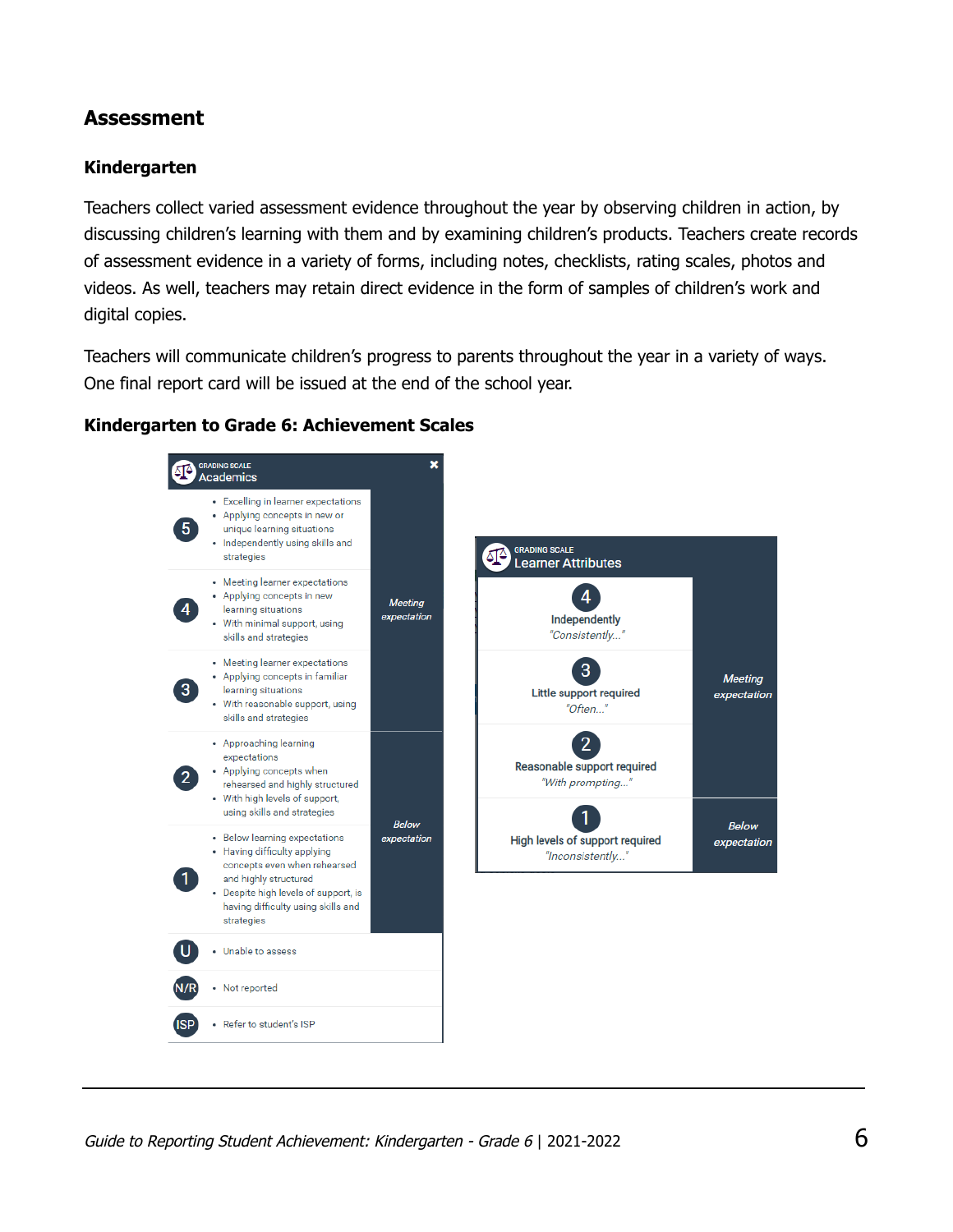# **Academic Integrity**

All students are expected to behave ethically. Cheating, plagiarism (copying someone else's work and passing it off as one's own), copying, stealing tests or assignments and/or getting answers for a test or assignment in advance are not acceptable. Unethical behavior also includes giving answers or work to others to claim as their own.

If a student is suspected of unethical behavior, school administration will meet with the student and take action in accordance with [Administrative](https://www.eips.ca/about-us/administrative-procedures/350) Procedure 350 - Student Conduct.

## **Reporting Student Achievement**

Communication with parents and students about student achievement will be continuous throughout the year. Communication may include: parent-teacher or parent-student-teacher conferences/interviews, portfolios of student work, student-led conferences, interviews, phone calls, checklists, and informal reports.

#### **Reporting Periods**

Please visit the school's website and school calendar to learn when report cards will be issued.

Report Cards will be available via the Parent Portal on PowerSchool. Parents must set up an account by visiting the [PowerSchool](http://www.eips.ca/schools/powerschool) Parent Portal login page.

## **Conferences/Interviews**

Conferences are an important opportunity to speak with your child's teacher(s). Please visit the school's website and school calendar to learn when conferences will be held and how to book an appointment with your child's teacher(s).

To book a time to speak with a teacher or administrator at any time during the school year, please feel free to call the school and arrange for a meeting time.

## **Grades/Marks Appeal Process**

To appeal a grade a student has been given, parents or students are encouraged to contact the classroom teacher. If the appeal cannot be resolved with the teacher, the parent or student shall appeal to the principal who will make and communicate the final decision. A principal's authority to rule on such appeals is set out in the *[Education](http://www.qp.alberta.ca/documents/Acts/e00p3.pdf) Act.* [Administrative](https://www.eips.ca/about-us/administrative-procedures/391) Procedure 391 outlines specific appeal process dates.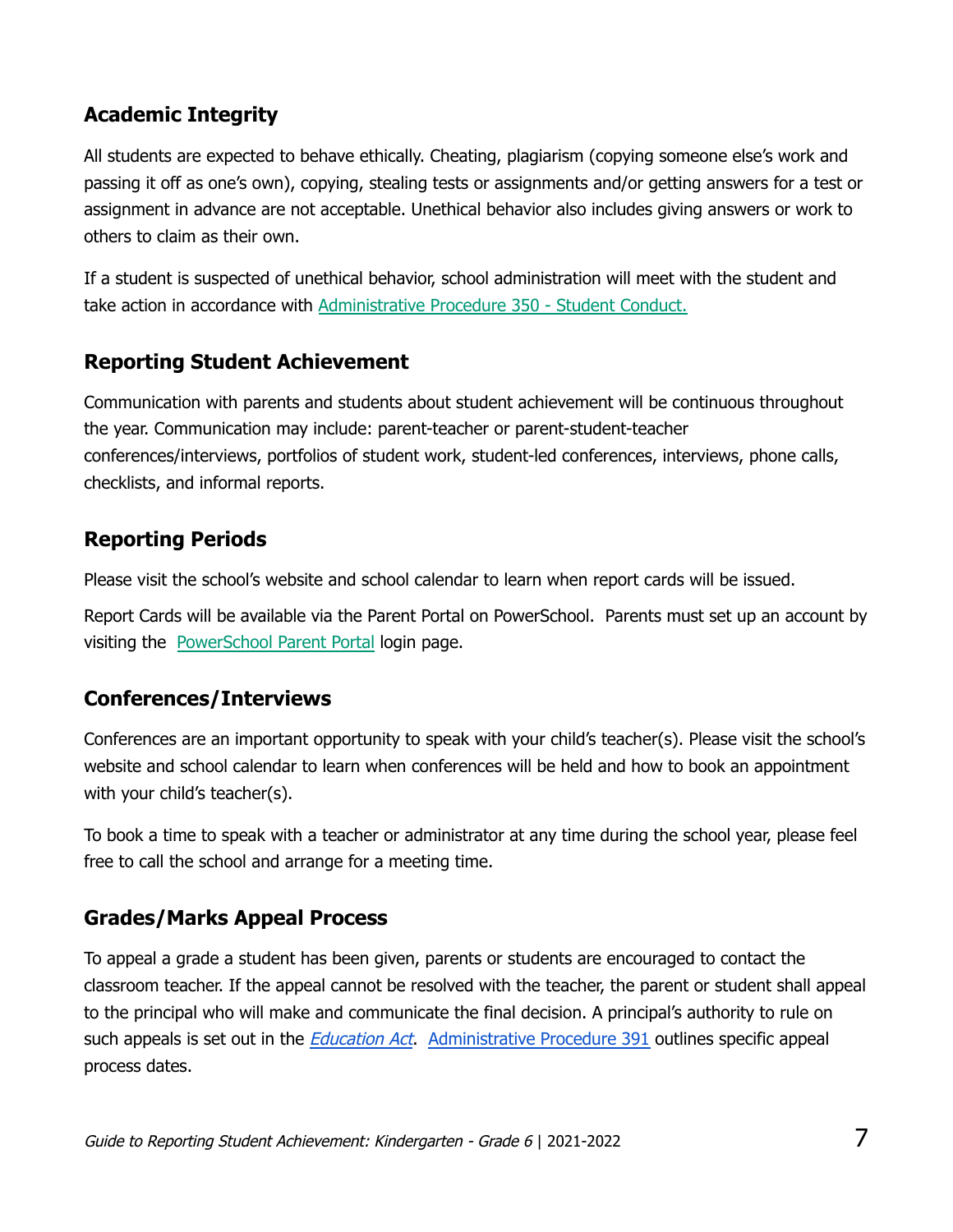## **The Role of External, Large Scale Assessments**

Provincial Achievement Tests (PATs) and Student Learning Assessments (SLAs) are administered annually to all Alberta students in Grade 6. These standardized tests reflect the essentials that all Alberta students are expected to achieve, regardless of school choice or location. When administered, results from these assessments provide school divisions with information about student learning and achievement. For the 2021-22 school year, students in Grade 6 will write PATs, however, SLAs will not be administered for Elk Island Public Schools students.

While PATs are an important part of determining student growth and achievement, they are only one part of the assessment process.

- The achievement tests address only those learning outcomes that can be readily assessed by a paper-and-pencil or digital test.
- The clearest picture of students' growth and development is gained when a wide variety of assessment information is considered. The achievement tests provide part of the picture.

Alberta Education expects schools to report the scores from PATs.

# **Provincial Achievement Tests (PATs)**

[PATs](https://www.alberta.ca/provincial-achievement-tests.aspx#toc-0) measure how well students demonstrate what they are expected to learn. School and division results are shared publicly to show how Alberta grade six and nine students are doing compared to provincial standards. Results from PATs help schools, school authorities and the province monitor and improve student learning. Note that if students require accommodations in order to write PATs (scribe, reader, assistive supports), students should have an ISP in place which identifies the use of the accommodation throughout the course of the school year.

Students who are absent for the scheduled PAT writing will write when they return to school, provided the exams have not yet been returned to Alberta Education. After that time, students will not be able to write the exams.

## **Provincial Achievement Test (PAT) Schedule**

Alberta Education's PAT [schedule](https://www.alberta.ca/assets/documents/ed-pat-administration-schedules.pdf) provides some flexibility to administer PATs within a fixed period of time. In accordance with this schedule, Elk Island Public Schools has designated administration dates for PAT as listed below.